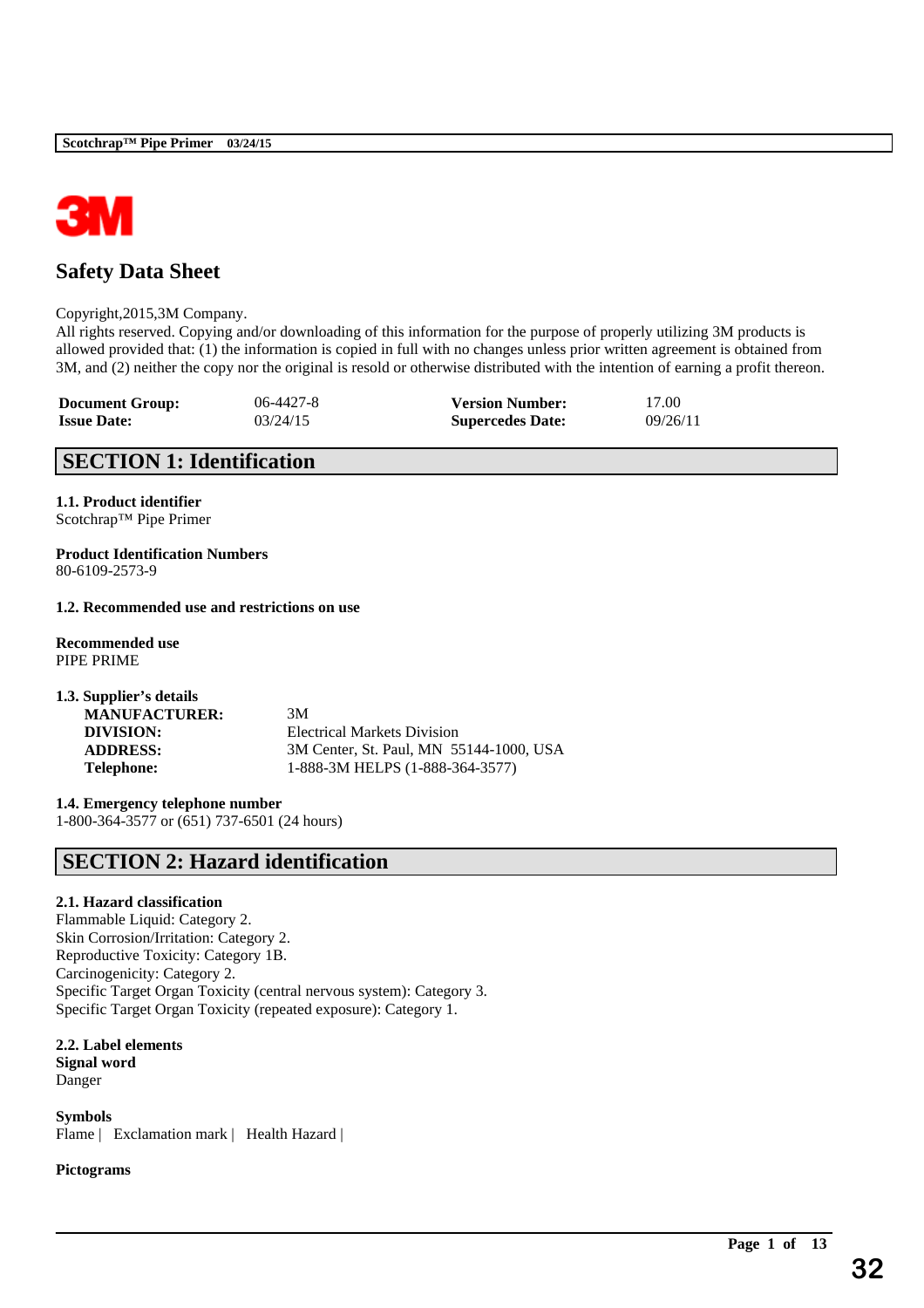

**Hazard Statements** Highly flammable liquid and vapor.

Causes skin irritation. May cause drowsiness or dizziness. May damage fertility or the unborn child. Suspected of causing cancer.

Causes damage to organs through prolonged or repeated exposure: nervous system | sensory organs |

#### **Precautionary Statements**

#### **Prevention:**

Obtain special instructions before use. Do not handle until all safety precautions have been read and understood. Keep away from heat/sparks/open flames/hot surfaces. - No smoking. Ground/bond container and receiving equipment. Use only non-sparking tools. Take precautionary measures against static discharge. Keep container tightly closed. Use explosion-proof electrical/ventilating/lighting equipment. Do not breathe dust/fume/gas/mist/vapors/spray. Use only outdoors or in a well-ventilated area. Wear protective gloves and eye/face protection. Do not eat, drink or smoke when using this product. Wash thoroughly after handling.

#### **Response:**

IF INHALED: Remove person to fresh air and keep comfortable for breathing. IF ON SKIN (or hair): Take off immediately all contaminated clothing. Rinse skin with water/shower. If skin irritation occurs: Get medical advice/attention. Take off contaminated clothing and wash it before reuse. IF exposed or concerned: Get medical advice/attention. In case of fire: Use a fire fighting agent suitable for flammable liquids such as dry chemical or carbon dioxide to extinguish.

#### **Storage:**

Store in a well-ventilated place. Keep container tightly closed. Keep cool. Store locked up.

# **Disposal:**

Dispose of contents/container in accordance with applicable local/regional/national/international regulations.

\_\_\_\_\_\_\_\_\_\_\_\_\_\_\_\_\_\_\_\_\_\_\_\_\_\_\_\_\_\_\_\_\_\_\_\_\_\_\_\_\_\_\_\_\_\_\_\_\_\_\_\_\_\_\_\_\_\_\_\_\_\_\_\_\_\_\_\_\_\_\_\_\_\_\_\_\_\_\_\_\_\_\_\_\_\_\_\_\_\_

# **2.3. Hazards not otherwise classified**

None.

10% of the mixture consists of ingredients of unknown acute oral toxicity.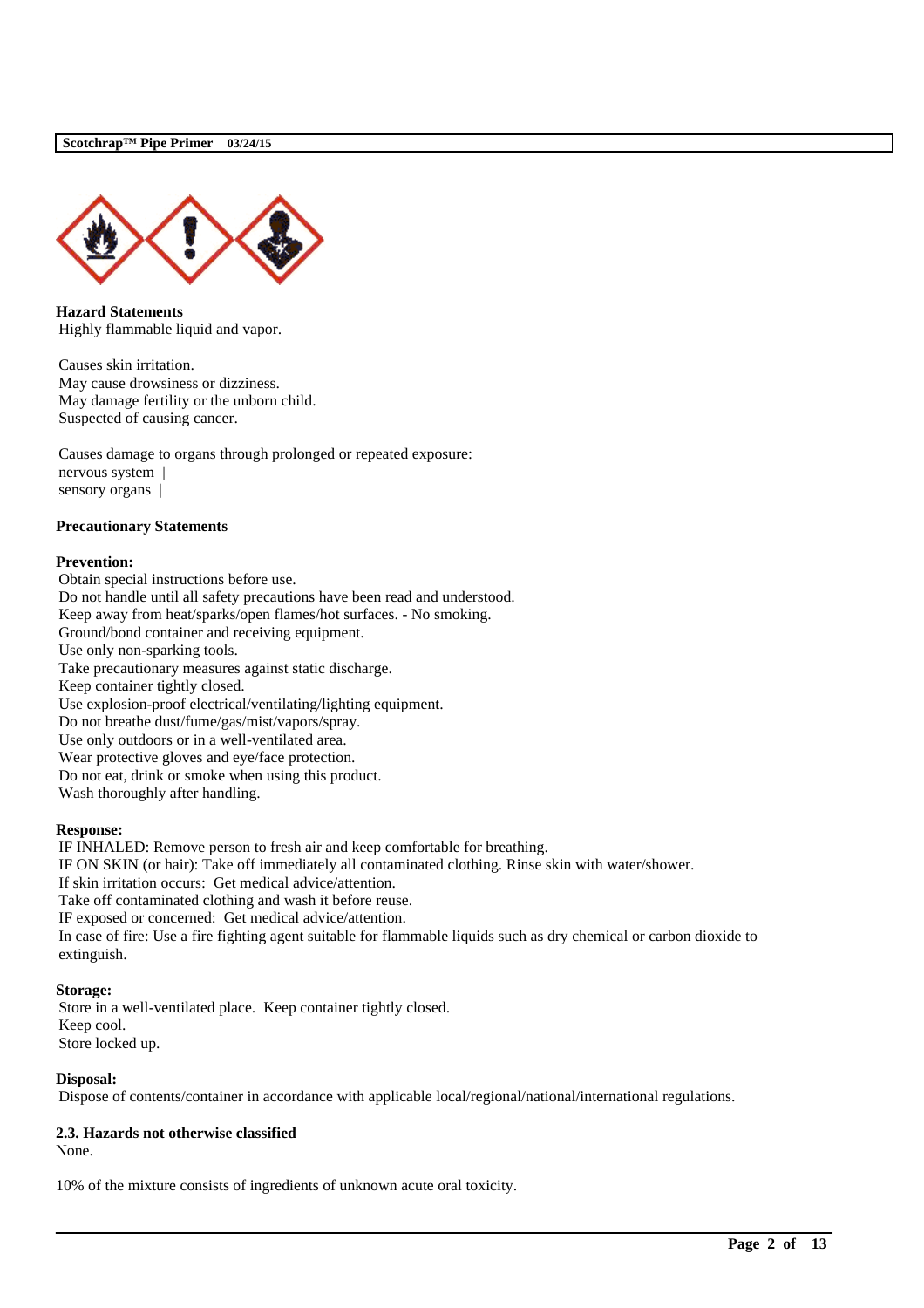# **SECTION 3: Composition/information on ingredients**

| Ingredient                           | <b>C.A.S. No.</b> | $%$ by Wt              |
|--------------------------------------|-------------------|------------------------|
| NAPHTHA (PETROLEUM), SOLVENT-REFINED | 64741-84-0        | 55 - 65 Trade Secret * |
| <b>LIGHT</b>                         |                   |                        |
| Butyl rubber                         | 9010-85-9         | $10 - 15$              |
| <b>CALCIUM ZINC RESINATE</b>         | 68334-35-0        | $5 - 10$               |
| <b>MICA-GROUP MINERALS</b>           | 12001-26-2        | $5 - 10$               |
| <b>TOLUENE</b>                       | 108-88-3          | 4 - 6 Trade Secret *   |
| <b>ETHYL ALCOHOL</b>                 | $64 - 17 - 5$     | 1 - 3 Trade Secret *   |
| <b>CARBON BLACK</b>                  | 1333-86-4         | $<$ 2 Trade Secret $*$ |
| PIPERYLENE-2-METHYL-2-BUTENE POLYMER | 26813-14-9        | $\lt 2$                |
| <b>BENZENE</b>                       | $71 - 43 - 2$     | $< 0.1$ Trade Secret * |

\*The specific chemical identity and/or exact percentage (concentration) of this composition has been withheld as a trade secret.

# **SECTION 4: First aid measures**

#### **4.1. Description of first aid measures**

#### **Inhalation:**

Remove person to fresh air. If you feel unwell, get medical attention.

### **Skin Contact:**

Immediately wash with soap and water. Remove contaminated clothing and wash before reuse. If signs/symptoms develop, get medical attention.

#### **Eye Contact:**

Flush with large amounts of water. Remove contact lenses if easy to do. Continue rinsing. If signs/symptoms persist, get medical attention.

### **If Swallowed:**

Rinse mouth. If you feel unwell, get medical attention.

#### **4.2. Most important symptoms and effects, both acute and delayed**

See Section 11.1. Information on toxicological effects.

# **4.3. Indication of any immediate medical attention and special treatment required**

Not applicable

# **SECTION 5: Fire-fighting measures**

# **5.1. Suitable extinguishing media**

In case of fire: Use a fire fighting agent suitable for flammable liquids such as dry chemical or carbon dioxide to extinguish.

\_\_\_\_\_\_\_\_\_\_\_\_\_\_\_\_\_\_\_\_\_\_\_\_\_\_\_\_\_\_\_\_\_\_\_\_\_\_\_\_\_\_\_\_\_\_\_\_\_\_\_\_\_\_\_\_\_\_\_\_\_\_\_\_\_\_\_\_\_\_\_\_\_\_\_\_\_\_\_\_\_\_\_\_\_\_\_\_\_\_

### **5.2. Special hazards arising from the substance or mixture**

Closed containers exposed to heat from fire may build pressure and explode.

# **Hazardous Decomposition or By-Products**

| <b>Substance</b> | <b>Condition</b>  |
|------------------|-------------------|
| Carbon monoxide  | During Combustion |
| Carbon dioxide   | During Combustion |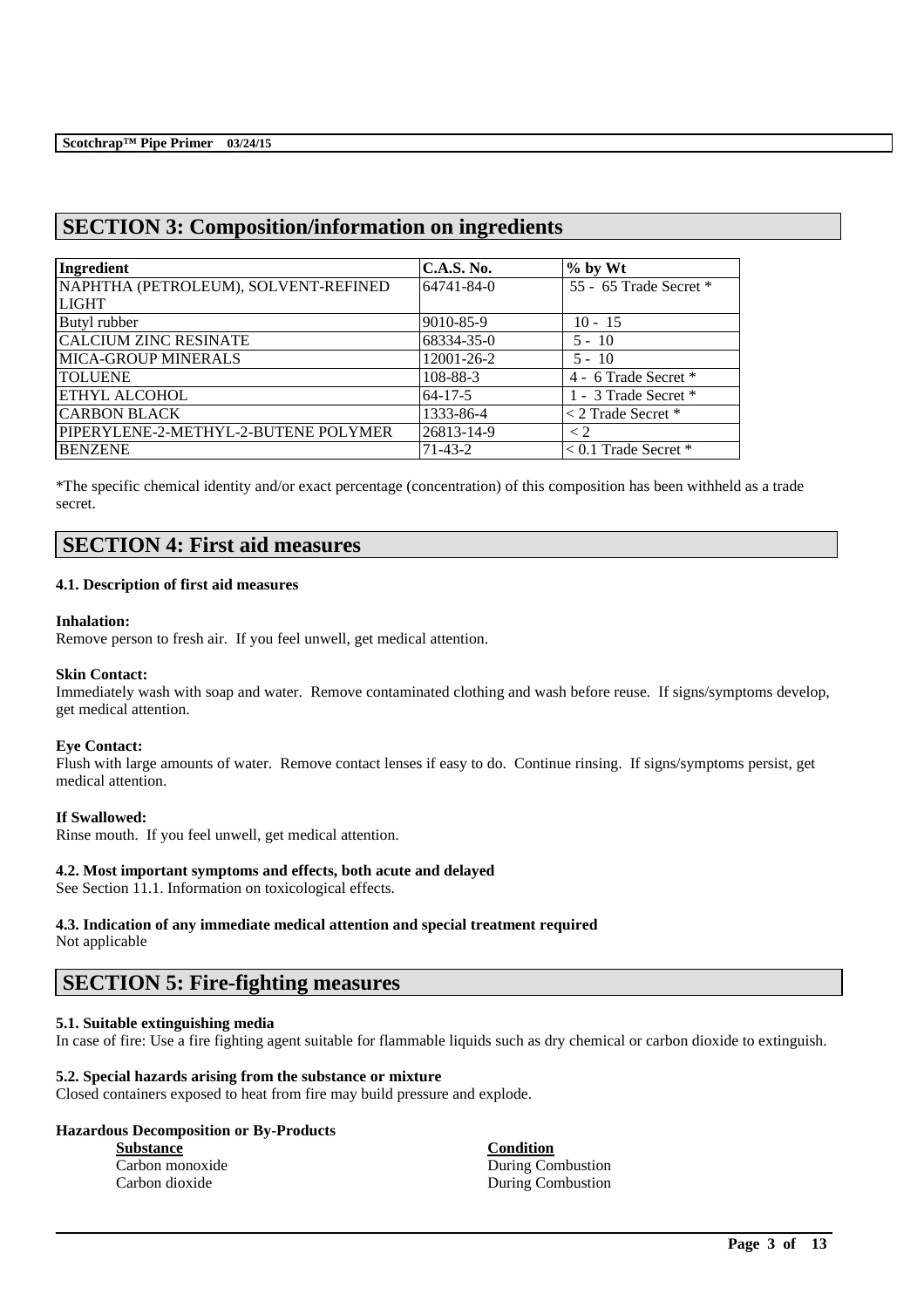# **5.3. Special protective actions for fire-fighters**

Water may not effectively extinguish fire; however, it should be used to keep fire-exposed containers and surfaces cool and prevent explosive rupture.

# **SECTION 6: Accidental release measures**

# **6.1. Personal precautions, protective equipment and emergency procedures**

Evacuate area. Keep away from heat/sparks/open flames/hot surfaces. - No smoking. Use only non-sparking tools. Ventilate the area with fresh air. For large spill, or spills in confined spaces, provide mechanical ventilation to disperse or exhaust vapors, in accordance with good industrial hygiene practice. Warning! A motor could be an ignition source and could cause flammable gases or vapors in the spill area to burn or explode. Refer to other sections of this SDS for information regarding physical and health hazards, respiratory protection, ventilation, and personal protective equipment.

# **6.2. Environmental precautions**

Avoid release to the environment. For larger spills, cover drains and build dikes to prevent entry into sewer systems or bodies of water.

# **6.3. Methods and material for containment and cleaning up**

Contain spill. Cover spill area with a fire-extinguishing foam. An appropriate aqueous film forming foam (AFFF) is recommended. Working from around the edges of the spill inward, cover with bentonite, vermiculite, or commercially available inorganic absorbent material. Mix in sufficient absorbent until it appears dry. Remember, adding an absorbent material does not remove a physical, health, or environmental hazard. Collect as much of the spilled material as possible using non-sparking tools. Place in a metal container approved for transportation by appropriate authorities. Clean up residue with an appropriate solvent selected by a qualified and authorized person. Ventilate the area with fresh air. Read and follow safety precautions on the solvent label and SDS. Seal the container. Dispose of collected material as soon as possible.

# **SECTION 7: Handling and storage**

# **7.1. Precautions for safe handling**

For industrial or professional use only. Do not handle until all safety precautions have been read and understood. Keep away from heat/sparks/open flames/hot surfaces. - No smoking. Use only non-sparking tools. Take precautionary measures against static discharge. Do not breathe dust/fume/gas/mist/vapors/spray. Do not get in eyes, on skin, or on clothing. Do not eat, drink or smoke when using this product. Wash thoroughly after handling. Avoid release to the environment. Avoid contact with oxidizing agents (eg. chlorine, chromic acid etc.) Wear low static or properly grounded shoes. Use personal protective equipment (gloves, respirators, etc.) as required. To minimize the risk of ignition, determine applicable electrical classifications for the process using this product and select specific local exhaust ventilation equipment to avoid flammable vapor accumulation. Ground/bond container and receiving equipment if there is potential for static electricity accumulation during transfer.

# **7.2. Conditions for safe storage including any incompatibilities**

Store in a well-ventilated place. Keep cool. Keep container tightly closed. Store away from heat. Store away from acids. Store away from oxidizing agents.

# **SECTION 8: Exposure controls/personal protection**

# **8.1. Control parameters**

# **Occupational exposure limits**

If a component is disclosed in section 3 but does not appear in the table below, an occupational exposure limit is not available for the component.

| Ingredient                 | NO.<br>$\mathbf{C.A.5.}$ | Agency | Limit type                              | <b>Aditional C</b><br>Comments<br>$\overline{A}$ |
|----------------------------|--------------------------|--------|-----------------------------------------|--------------------------------------------------|
| <b>TOLL</b><br><b>UENE</b> | 108-88-3                 | OSHA   | VA:200 ppm:CEIL:300<br><b>TW</b><br>bpm |                                                  |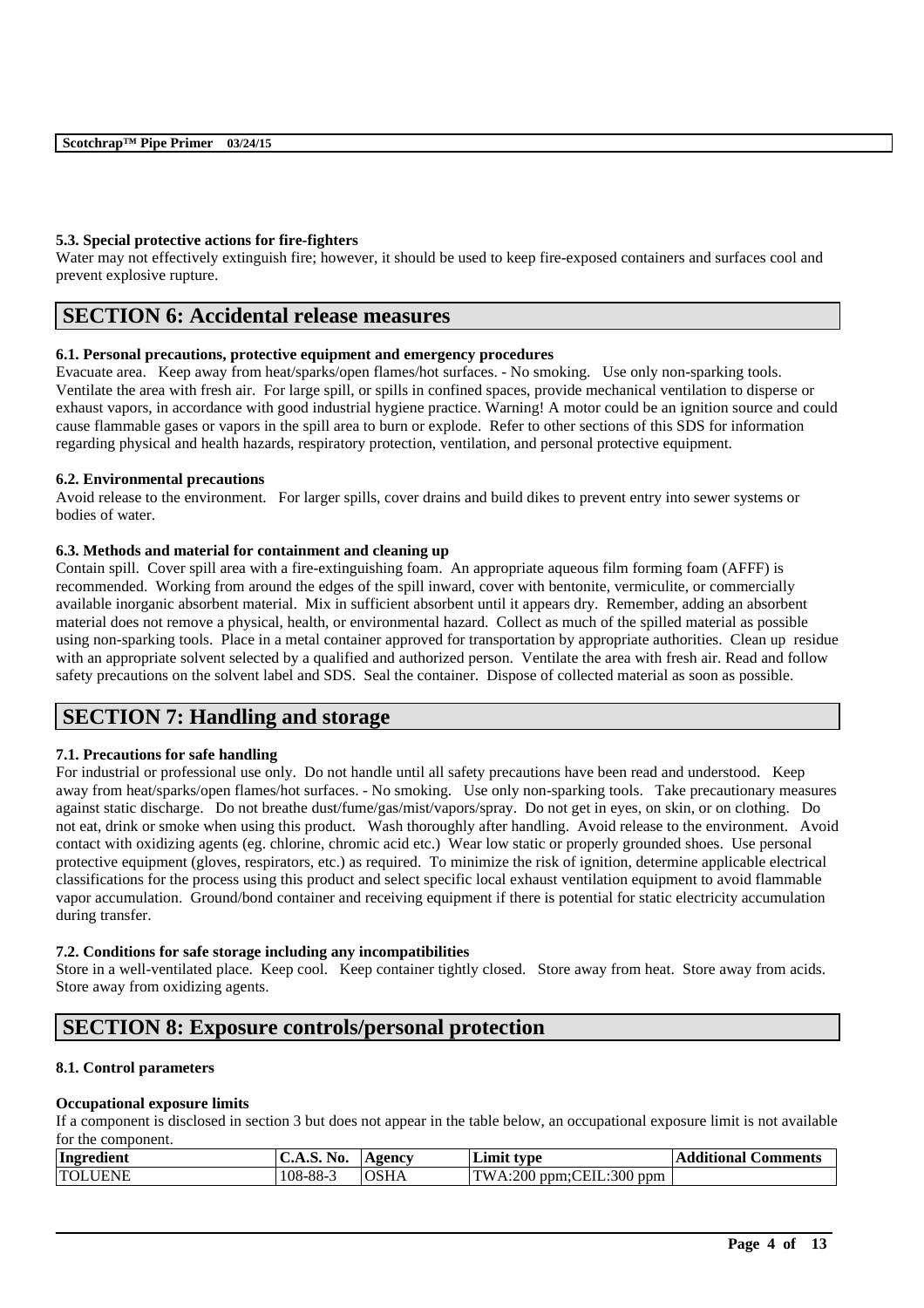| <b>TOLUENE</b>             | 108-88-3      | <b>ACGIH</b> | TWA:20 ppm                                     | A4: Not class, as human |
|----------------------------|---------------|--------------|------------------------------------------------|-------------------------|
|                            |               |              |                                                |                         |
|                            |               |              |                                                | carcin                  |
| <b>TOLUENE</b>             | 108-88-3      | <b>CMRG</b>  | STEL:75 ppm                                    | <b>Skin Notation</b>    |
| <b>MICA-GROUP MINERALS</b> | 12001-26-2    | <b>ACGIH</b> | TWA(respirable fraction):3                     |                         |
|                            |               |              | mg/m3                                          |                         |
| <b>MICA-GROUP MINERALS</b> | 12001-26-2    | <b>OSHA</b>  | TWA:20 millions of                             |                         |
|                            |               |              | particles/cu. ft.                              |                         |
| <b>CARBON BLACK</b>        | 1333-86-4     | <b>CMRG</b>  | TWA:0.5 mg/m3                                  |                         |
| <b>CARBON BLACK</b>        | 1333-86-4     | <b>ACGIH</b> | $\overline{\text{TW}}$ A(inhalable fraction):3 | A3: Confirmed animal    |
|                            |               |              | mg/m3                                          | carcin.                 |
| <b>CARBON BLACK</b>        | 1333-86-4     | <b>OSHA</b>  | TWA:3.5 $mg/m3$                                |                         |
| ETHYL ALCOHOL              | $64 - 17 - 5$ | <b>ACGIH</b> | STEL:1000 ppm                                  | A3: Confirmed animal    |
|                            |               |              |                                                | carcin.                 |
| ETHYL ALCOHOL              | $64 - 17 - 5$ | <b>OSHA</b>  | TWA:1900 mg/m3(1000 ppm)                       |                         |
| <b>BENZENE</b>             | $71 - 43 - 2$ | <b>ACGIH</b> | TWA:0.5 ppm;STEL:2.5 ppm                       | A1: Confirmed human     |
|                            |               |              |                                                | carcin., Skin Notation  |
| <b>BENZENE</b>             | $71 - 43 - 2$ | <b>OSHA</b>  | TWA:1 ppm;TWA:10                               | 29 CFR 1910.1028        |
|                            |               |              | ppm;STEL:5 ppm;CEIL:25                         |                         |
|                            |               |              | ppm                                            |                         |

ACGIH : American Conference of Governmental Industrial Hygienists

AIHA : American Industrial Hygiene Association

CMRG : Chemical Manufacturer's Recommended Guidelines

OSHA : United States Department of Labor - Occupational Safety and Health Administration

TWA: Time-Weighted-Average

STEL: Short Term Exposure Limit

CEIL: Ceiling

#### **8.2. Exposure controls**

# **8.2.1. Engineering controls**

Use general dilution ventilation and/or local exhaust ventilation to control airborne exposures to below relevant Exposure Limits and/or control dust/fume/gas/mist/vapors/spray. If ventilation is not adequate, use respiratory protection equipment. Use explosion-proof ventilation equipment.

# **8.2.2. Personal protective equipment (PPE)**

# **Eye/face protection**

Select and use eve/face protection to prevent contact based on the results of an exposure assessment. The following eve/face protection(s) are recommended: Safety Glasses with side shields

# **Skin/hand protection**

Select and use gloves and/or protective clothing approved to relevant local standards to prevent skin contact based on the results of an exposure assessment. Selection should be based on use factors such as exposure levels, concentration of the substance or mixture, frequency and duration, physical challenges such as temperature extremes, and other use conditions. Consult with your glove and/or protective clothing manufacturer for selection of appropriate compatible gloves/protective clothing.

Gloves made from the following material(s) are recommended: Polymer laminate

Select and use body protection to prevent contact based on the results of an exposure assessment. The following protective clothing material(s) are recommended: Apron - polymer laminate

# **Respiratory protection**

An exposure assessment may be needed to decide if a respirator is required. If a respirator is needed, use respirators as part of a full respiratory protection program. Based on the results of the exposure assessment, select from the following respirator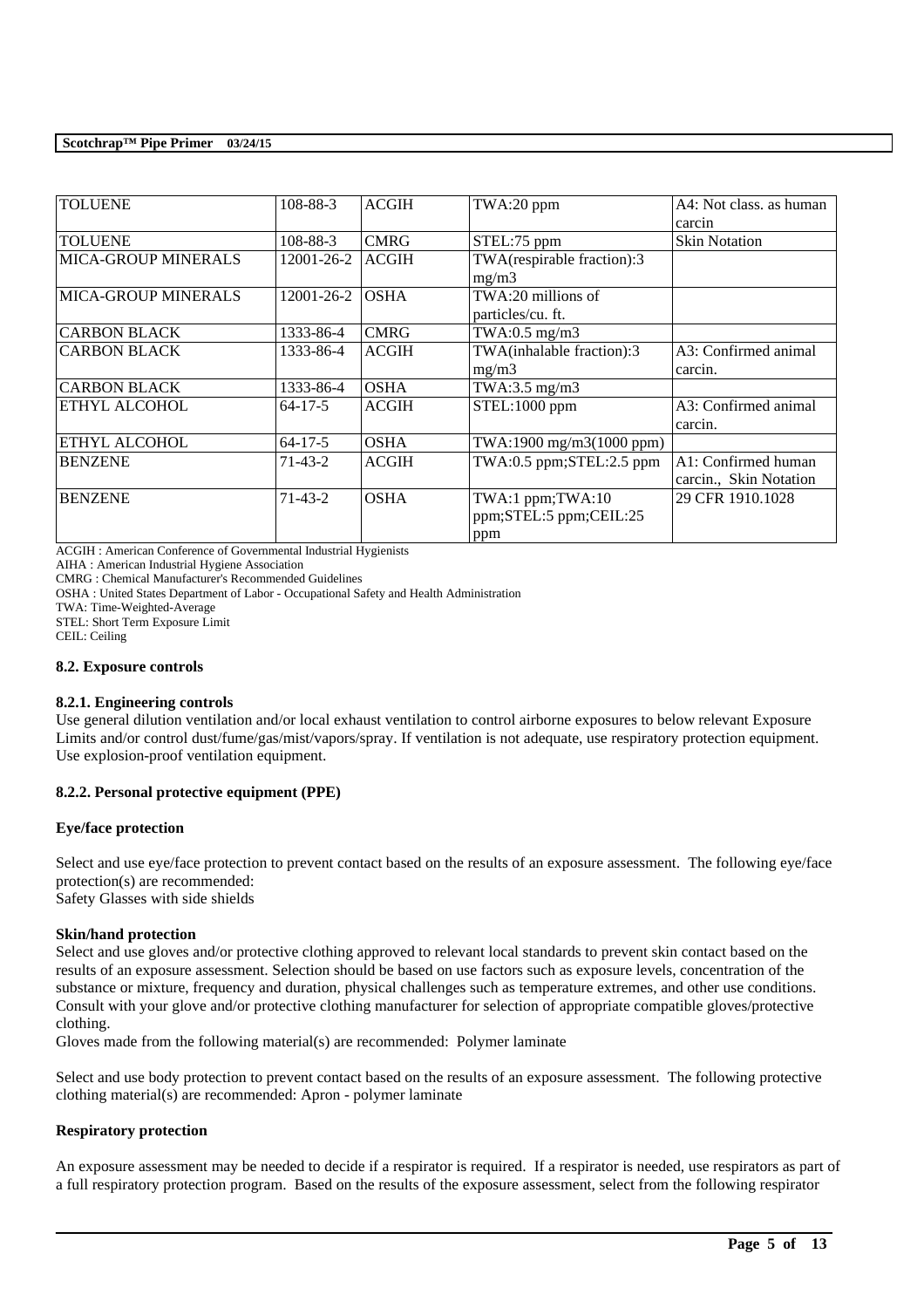type(s) to reduce inhalation exposure:

Half facepiece or full facepiece air-purifying respirator suitable for organic vapors and particulates

For questions about suitability for a specific application, consult with your respirator manufacturer.

# **SECTION 9: Physical and chemical properties**

#### **9.1. Information on basic physical and chemical properties**

| <b>General Physical Form:</b>                 | Liquid                                                      |
|-----------------------------------------------|-------------------------------------------------------------|
| Odor, Color, Grade:                           | Black-Solvent odor                                          |
| Odor threshold                                | No Data Available                                           |
| pН                                            | Not Applicable                                              |
| <b>Melting point</b>                          | No Data Available                                           |
| <b>Boiling Point</b>                          | 90 - 100 °C                                                 |
| <b>Flash Point</b>                            | 19 °F [ <i>Test Method:</i> Closed Cup]                     |
| <b>Evaporation rate</b>                       | No Data Available                                           |
| <b>Flammability</b> (solid, gas)              | Not Applicable                                              |
| <b>Flammable Limits(LEL)</b>                  | No Data Available                                           |
| <b>Flammable Limits(UEL)</b>                  | No Data Available                                           |
| <b>Vapor Pressure</b>                         | $\leq$ =27 psia [@ 131.0000000000 °F]                       |
| <b>Vapor Density</b>                          | No Data Available                                           |
| <b>Specific Gravity</b>                       | 0.83                                                        |
| Solubility- non-water                         | No Data Available                                           |
| <b>Partition coefficient: n-octanol/water</b> | No Data Available                                           |
| <b>Autoignition temperature</b>               | $475 - 500$ °F                                              |
| <b>Decomposition temperature</b>              | No Data Available                                           |
| <b>Viscosity</b>                              | 300 centipoise [@ 73.4 °F]                                  |
| <b>Volatile Organic Compounds</b>             | No Data Available                                           |
| VOC Less H2O & Exempt Solvents                | 562 g/l [ <i>Test Method:</i> calculated SCAQMD rule 443.1] |

# **SECTION 10: Stability and reactivity**

# **10.1. Reactivity**

This material may be reactive with certain agents under certain conditions - see the remaining headings in this section.

# **10.2. Chemical stability**

Stable.

#### **10.3. Possibility of hazardous reactions**

Hazardous polymerization will not occur.

#### **10.4. Conditions to avoid**

Heat Sparks and/or flames Temperatures above the boiling point

# **10.5. Incompatible materials**

Strong oxidizing agents

### **10.6. Hazardous decomposition products Substance Condition**

Aldehydes Oxidative Degradation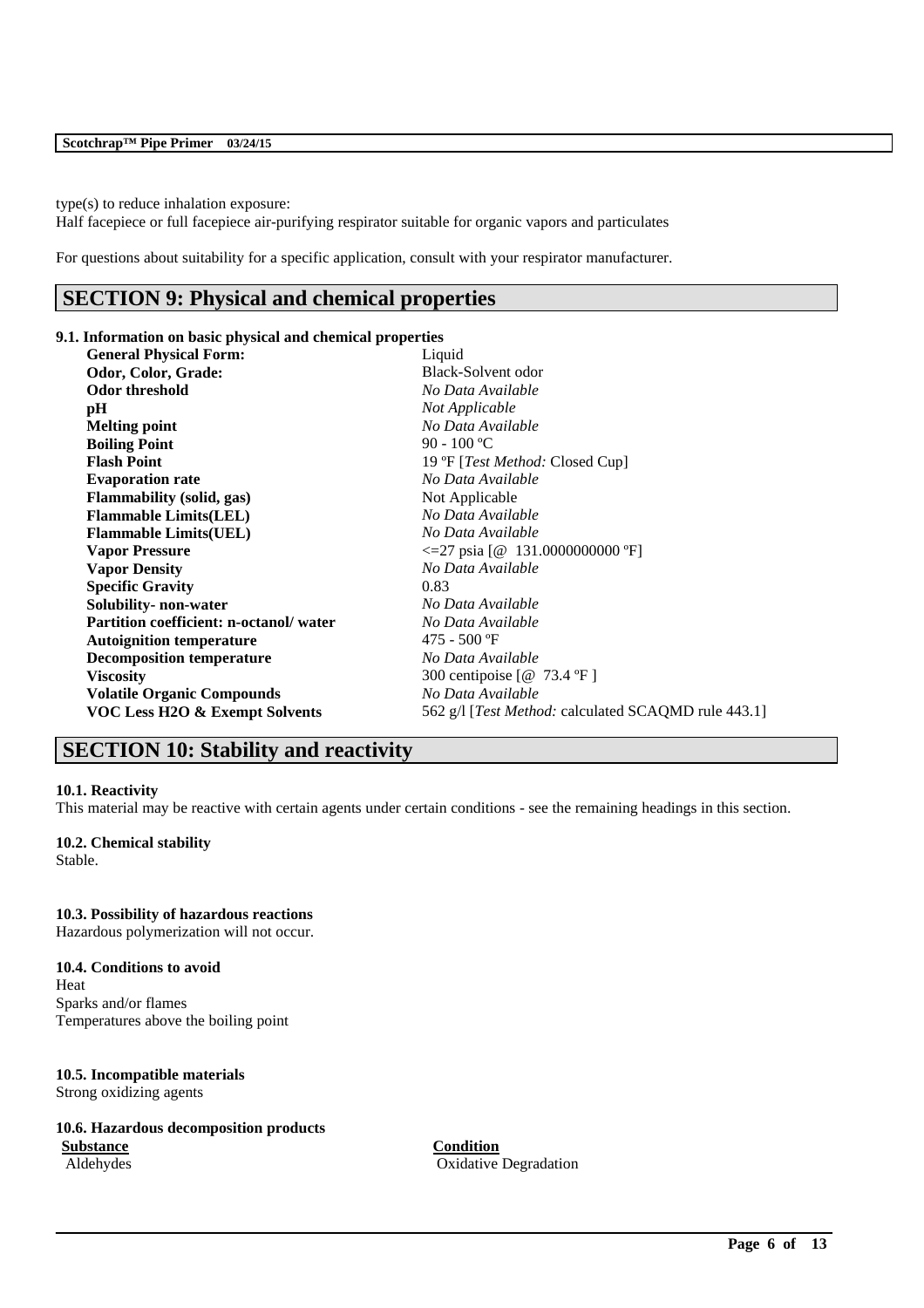| Scotchrap™ Pipe Primer 03/24/15 |  |
|---------------------------------|--|
|---------------------------------|--|

Refer to section 5.2 for hazardous decomposition products during combustion.

# **SECTION 11: Toxicological information**

**The information below may not be consistent with the material classification in Section 2 if specific ingredient classifications are mandated by a competent authority. In addition, toxicological data on ingredients may not be reflected in the material classification and/or the signs and symptoms of exposure, because an ingredient may be present below the threshold for labeling, an ingredient may not be available for exposure, or the data may not be relevant to the material as a whole.**

#### **11.1. Information on Toxicological effects**

**Signs and Symptoms of Exposure**

### **Based on test data and/or information on the components, this material may produce the following health effects:**

#### **Inhalation:**

Respiratory Tract Irritation: Signs/symptoms may include cough, sneezing, nasal discharge, headache, hoarseness, and nose and throat pain.

May cause additional health effects (see below).

#### **Skin Contact:**

Skin Irritation: Signs/symptoms may include localized redness, swelling, itching, dryness, cracking, blistering, and pain.

# **Eye Contact:**

Contact with the eyes during product use is not expected to result in significant irritation.

#### **Ingestion:**

Gastrointestinal Irritation: Signs/symptoms may include abdominal pain, stomach upset, nausea, vomiting and diarrhea.

May cause additional health effects (see below).

# **Additional Health Effects:**

#### **Single exposure may cause target organ effects:**

Central Nervous System (CNS) Depression: Signs/symptoms may include headache, dizziness, drowsiness, incoordination, nausea, slowed reaction time, slurred speech, giddiness, and unconsciousness.

#### **Prolonged or repeated exposure may cause target organ effects:**

Ocular Effects: Signs/symptoms may include blurred or significantly impaired vision.

Auditory Effects: Signs/symptoms may include hearing impairment, balance dysfunction and ringing in the ears.

Olfactory Effects: Signs/symptoms may include decreased ability to detect odors and/or complete loss of smell.

Neurological Effects: Signs/symptoms may include personality changes, lack of coordination, sensory loss, tingling or numbness of the extremities, weakness, tremors, and/or changes in blood pressure and heart rate.

\_\_\_\_\_\_\_\_\_\_\_\_\_\_\_\_\_\_\_\_\_\_\_\_\_\_\_\_\_\_\_\_\_\_\_\_\_\_\_\_\_\_\_\_\_\_\_\_\_\_\_\_\_\_\_\_\_\_\_\_\_\_\_\_\_\_\_\_\_\_\_\_\_\_\_\_\_\_\_\_\_\_\_\_\_\_\_\_\_\_

#### **Reproductive/Developmental Toxicity:**

Contains a chemical or chemicals which can cause birth defects or other reproductive harm.

#### **Carcinogenicity:**

Contains a chemical or chemicals which can cause cancer.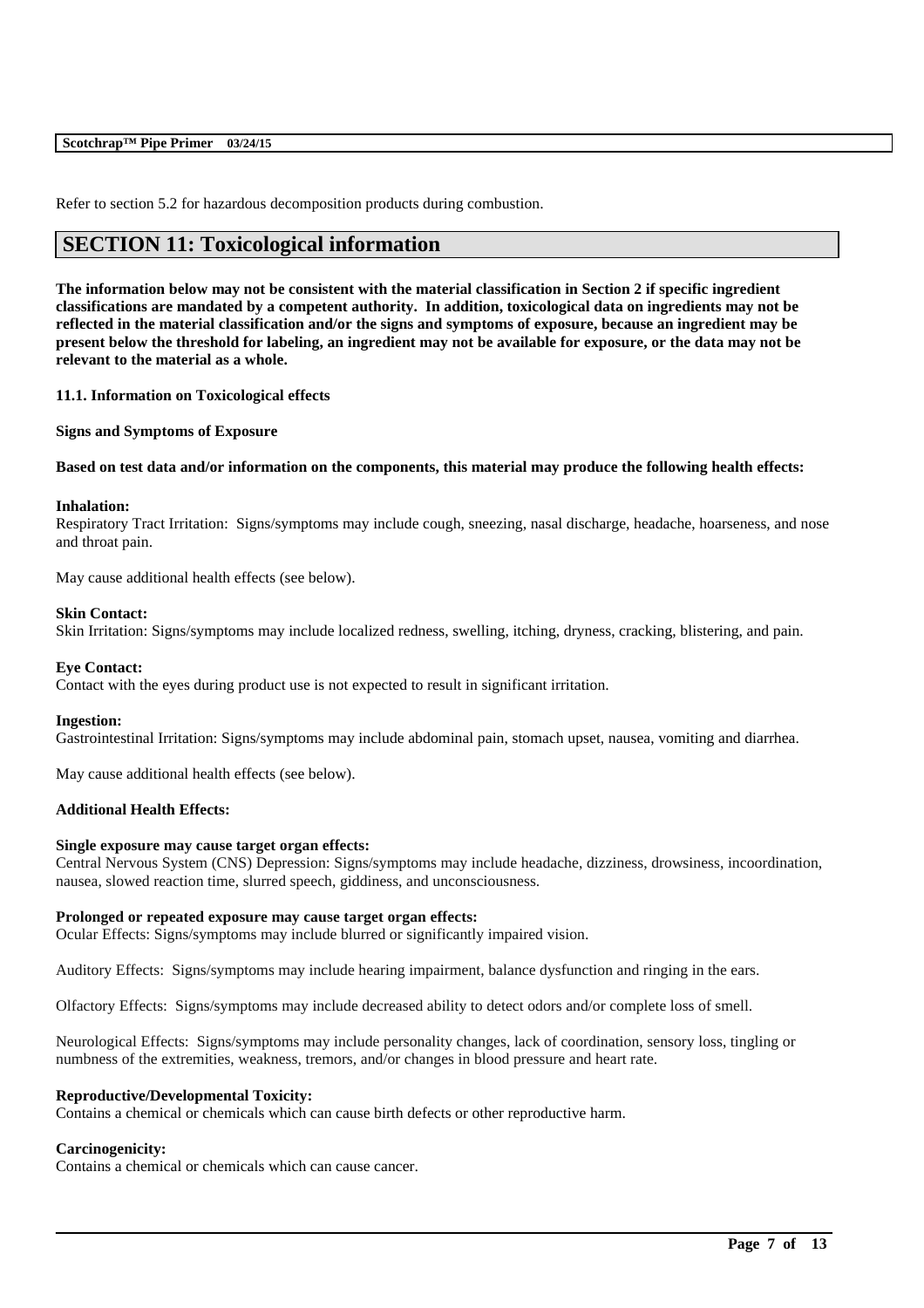| <b>Ingredient</b>   | CAS No.   | <b>Class Description</b>       | <b>Regulation</b>                           |
|---------------------|-----------|--------------------------------|---------------------------------------------|
| <b>BENZENE</b>      | 71-43-2   | Grp. 1: Carcinogenic to humans | International Agency for Research on Cancer |
| <b>BENZENE</b>      | 71-43-2   | Known human carcinogen         | National Toxicology Program Carcinogens     |
| <b>BENZENE</b>      | $71-43-2$ | Cancer hazard                  | <b>OSHA</b> Carcinogens                     |
| <b>CARBON BLACK</b> | 1333-86-4 | Grp. 2B: Possible human carc.  | International Agency for Research on Cancer |

#### **Additional Information:**

This product contains ethanol. Alcoholic beverages and ethanol in alcoholic beverages have been classified by the International Agency for Research on Cancer as carcinogenic to humans. There are also data associating human consumption of alcoholic beverages with developmental toxicity and liver toxicity. Exposure to ethanol during the foreseeable use of this product is not expected to cause cancer, developmental toxicity, or liver toxicity.

#### **Toxicological Data**

If a component is disclosed in section 3 but does not appear in a table below, either no data are available for that endpoint or the data are not sufficient for classification.

#### **Acute Toxicity**

| <b>Name</b>                                | Route       | <b>Species</b> | <b>Value</b>                                      |
|--------------------------------------------|-------------|----------------|---------------------------------------------------|
| Overall product                            | Ingestion   |                | No data available; calculated $ATE > 5,000$ mg/kg |
| NAPHTHA (PETROLEUM), SOLVENT-REFINED LIGHT | Dermal      | Rabbit         | $LD50 > 2,000$ mg/kg                              |
| NAPHTHA (PETROLEUM), SOLVENT-REFINED LIGHT | Inhalation- | Rat            | LC50 259 mg/l                                     |
|                                            | Vapor (4    |                |                                                   |
|                                            | hours)      |                |                                                   |
| NAPHTHA (PETROLEUM), SOLVENT-REFINED LIGHT | Ingestion   | Rat            | $LD50 > 5,000$ mg/kg                              |
| Butyl rubber                               | Ingestion   |                | LD50 estimated to be $> 5,000$ mg/kg              |
| <b>MICA-GROUP MINERALS</b>                 | Dermal      |                | LD50 estimated to be $> 5,000$ mg/kg              |
| <b>MICA-GROUP MINERALS</b>                 | Ingestion   |                | LD50 estimated to be $2,000 - 5,000$ mg/kg        |
| <b>TOLUENE</b>                             | Dermal      | Rat            | LD50 12,000 mg/kg                                 |
| <b>TOLUENE</b>                             | Inhalation- | Rat            | LC50 $30 \text{ mg/l}$                            |
|                                            | Vapor (4    |                |                                                   |
|                                            | hours)      |                |                                                   |
| <b>TOLUENE</b>                             | Ingestion   | Rat            | LD50 $5,550$ mg/kg                                |
| ETHYL ALCOHOL                              | Dermal      | Rabbit         | $LD50 > 15,800$ mg/kg                             |
| ETHYL ALCOHOL                              | Inhalation- | Rat            | LC50 124.7 mg/l                                   |
|                                            | Vapor (4    |                |                                                   |
|                                            | hours)      |                |                                                   |
| ETHYL ALCOHOL                              | Ingestion   | Rat            | LD50 17,800 mg/kg                                 |
| PIPERYLENE-2-METHYL-2-BUTENE POLYMER       | Ingestion   | Rat            | $LD50 > 2,000$ mg/kg                              |
| <b>CARBON BLACK</b>                        | Dermal      | Rabbit         | $LD50 > 3,000$ mg/kg                              |
| <b>CARBON BLACK</b>                        | Ingestion   | Rat            | $LD50 > 8,000$ mg/kg                              |

 $ATE = acute$  toxicity estimate

#### **Skin Corrosion/Irritation**

| <b>Name</b>                                | <b>Species</b> | <b>Value</b>              |
|--------------------------------------------|----------------|---------------------------|
|                                            |                |                           |
| NAPHTHA (PETROLEUM), SOLVENT-REFINED LIGHT | Rabbit         | Irritant                  |
| Butyl rubber                               | Rabbit         | No significant irritation |
| <b>TOLUENE</b>                             | Rabbit         | Irritant                  |
| ETHYL ALCOHOL                              | Rabbit         | No significant irritation |
| PIPERYLENE-2-METHYL-2-BUTENE POLYMER       | Professio      | No significant irritation |
|                                            | nal            |                           |
|                                            | judgeme        |                           |
|                                            | nt             |                           |
| <b>CARBON BLACK</b>                        | Rabbit         | No significant irritation |

#### **Serious Eye Damage/Irritation**

| <b>Name</b>                                | <b>Species</b> | <b>Value</b>              |
|--------------------------------------------|----------------|---------------------------|
|                                            |                |                           |
| NAPHTHA (PETROLEUM), SOLVENT-REFINED LIGHT | Rabbit         | Mild irritant             |
| Butyl rubber                               | Professio      | No significant irritation |
|                                            | nal            |                           |
|                                            | judgeme        |                           |
|                                            | nt             |                           |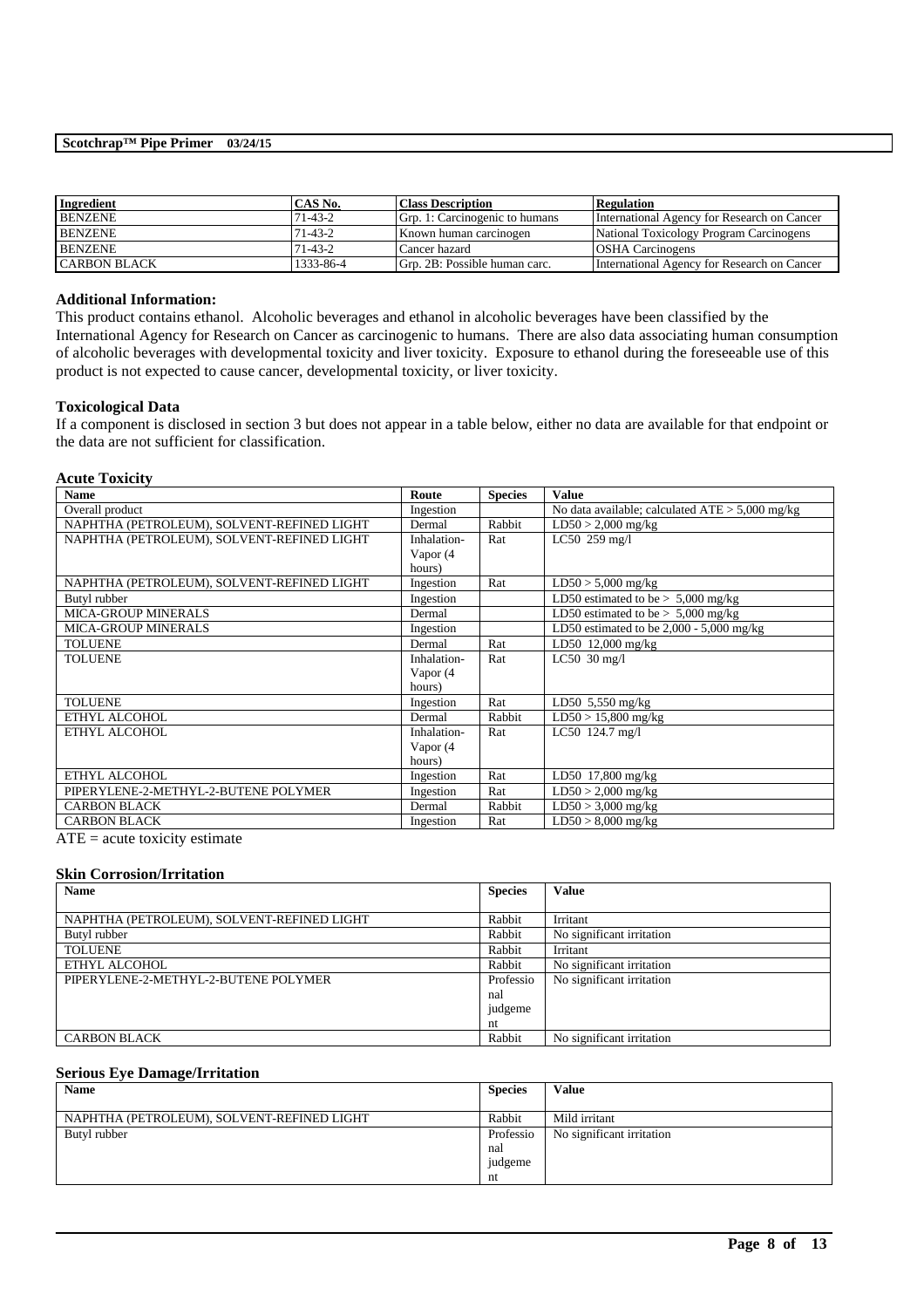| <b>TOLUENE</b>                                    | Rabbit | Moderate irritant                    |
|---------------------------------------------------|--------|--------------------------------------|
| <b>COHOL</b><br><b>ETHIVI</b><br>$\Delta$ T<br>`` | Rabbit | Moderate irritant                    |
| ، UL<br><b>CARBON BL</b><br>AUK                   | Rabbit | $\cdot$<br>No significant irritation |

### **Skin Sensitization**

| <b>Name</b>                                | <b>Species</b> | Value                                          |
|--------------------------------------------|----------------|------------------------------------------------|
| NAPHTHA (PETROLEUM), SOLVENT-REFINED LIGHT | Guinea         | Not sensitizing                                |
|                                            | pig            |                                                |
| <b>TOLUENE</b>                             | Guinea         | Not sensitizing                                |
|                                            | pig            |                                                |
| ETHYL ALCOHOL                              | Human          | Some positive data exist, but the data are not |
|                                            |                | sufficient for classification                  |
| PIPERYLENE-2-METHYL-2-BUTENE POLYMER       |                | Not sensitizing                                |

# **Respiratory Sensitization**

For the component/components, either no data are currently available or the data are not sufficient for classification.

# **Germ Cell Mutagenicity**

| Name                                       | Route    | <b>Value</b>                                   |
|--------------------------------------------|----------|------------------------------------------------|
|                                            |          |                                                |
| NAPHTHA (PETROLEUM), SOLVENT-REFINED LIGHT | In Vitro | Not mutagenic                                  |
| <b>TOLUENE</b>                             | In Vitro | Not mutagenic                                  |
| <b>TOLUENE</b>                             | In vivo  | Not mutagenic                                  |
| ETHYL ALCOHOL                              | In Vitro | Some positive data exist, but the data are not |
|                                            |          | sufficient for classification                  |
| ETHYL ALCOHOL                              | In vivo  | Some positive data exist, but the data are not |
|                                            |          | sufficient for classification                  |
| <b>CARBON BLACK</b>                        | In Vitro | Not mutagenic                                  |
| <b>CARBON BLACK</b>                        | In vivo  | Some positive data exist, but the data are not |
|                                            |          | sufficient for classification                  |

# **Carcinogenicity**

| <b>Name</b>         | Route      | <b>Species</b> | <b>Value</b>                                   |
|---------------------|------------|----------------|------------------------------------------------|
| <b>TOLUENE</b>      | Dermal     | Mouse          | Some positive data exist, but the data are not |
|                     |            |                | sufficient for classification                  |
| <b>TOLUENE</b>      | Ingestion  | Rat            | Some positive data exist, but the data are not |
|                     |            |                | sufficient for classification                  |
| <b>TOLUENE</b>      | Inhalation | Mouse          | Some positive data exist, but the data are not |
|                     |            |                | sufficient for classification                  |
| ETHYL ALCOHOL       | Ingestion  | Multiple       | Some positive data exist, but the data are not |
|                     |            | animal         | sufficient for classification                  |
|                     |            | species        |                                                |
| <b>CARBON BLACK</b> | Dermal     | Mouse          | Not carcinogenic                               |
| <b>CARBON BLACK</b> | Ingestion  | Mouse          | Not carcinogenic                               |
| <b>CARBON BLACK</b> | Inhalation | Rat            | Carcinogenic                                   |

# **Reproductive Toxicity**

# **Reproductive and/or Developmental Effects**

| <b>Name</b>    | Route      | <b>Value</b>                               | <b>Species</b> | <b>Test Result</b> | <b>Exposure</b> |
|----------------|------------|--------------------------------------------|----------------|--------------------|-----------------|
|                |            |                                            |                |                    | <b>Duration</b> |
| <b>TOLUENE</b> | Inhalation | Some positive female reproductive data     | Human          | NOAEL Not          | occupational    |
|                |            | exist, but the data are not sufficient for |                | available          | exposure        |
|                |            | classification                             |                |                    |                 |
| <b>TOLUENE</b> | Inhalation | Some positive male reproductive data       | Rat            | NOAEL 2.3          | 1 generation    |
|                |            | exist, but the data are not sufficient for |                | mg/1               |                 |
|                |            | classification                             |                |                    |                 |
| <b>TOLUENE</b> | Ingestion  | Toxic to development                       | Rat            | LOAEL 520          | during          |
|                |            |                                            |                | mg/kg/day          | gestation       |
| <b>TOLUENE</b> | Inhalation | Toxic to development                       | Human          | <b>NOAEL Not</b>   | poisoning       |
|                |            |                                            |                | available          | and/or abuse    |
| ETHYL ALCOHOL  | Inhalation | Not toxic to development                   | Rat            | NOAEL 38           | during          |
|                |            |                                            |                | mg/l               | gestation       |
| ETHYL ALCOHOL  | Ingestion  | Some positive developmental data exist,    | Rat            | <b>NOAEL</b>       | premating $&$   |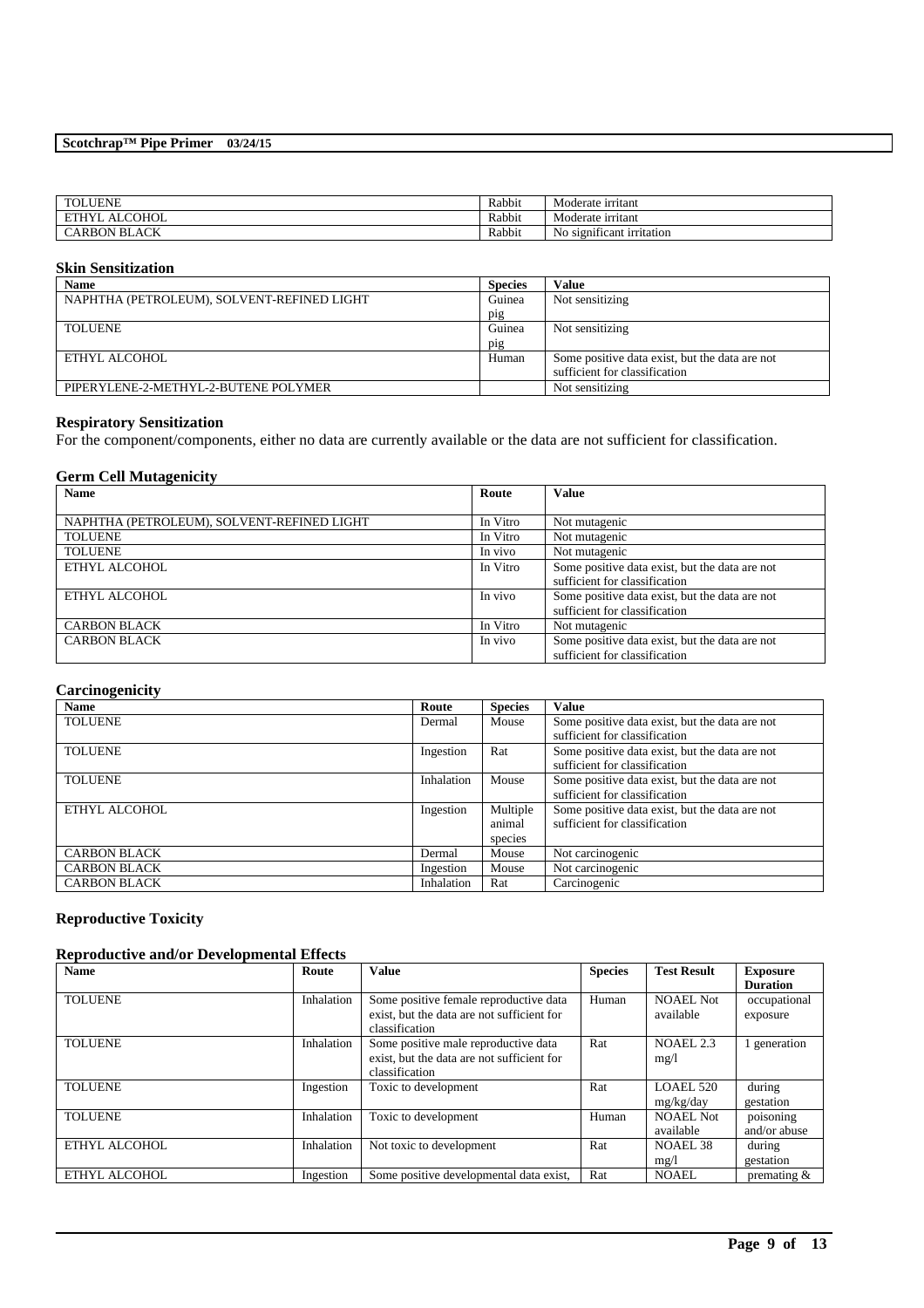| $-$<br>m <sub>5</sub><br>do,<br>$\alpha$<br>، د ا<br>- 1<br>Œ<br>ua)<br>. . |  |  | bu<br>aro<br>-чата<br>.,<br>ane |  | $\Delta \Omega$<br>- - | during |
|-----------------------------------------------------------------------------|--|--|---------------------------------|--|------------------------|--------|
|-----------------------------------------------------------------------------|--|--|---------------------------------|--|------------------------|--------|

# **Target Organ(s)**

# **Specific Target Organ Toxicity - single exposure**

| <b>Name</b>                                                              | Route      | <b>Target Organ(s)</b>               | <b>Value</b>                                                                       | <b>Species</b>                | <b>Test Result</b>            | <b>Exposure</b><br><b>Duration</b> |
|--------------------------------------------------------------------------|------------|--------------------------------------|------------------------------------------------------------------------------------|-------------------------------|-------------------------------|------------------------------------|
| <b>NAPHTHA</b><br>(PETROLEUM),<br><b>SOLVENT-REFINED</b><br><b>LIGHT</b> | Inhalation | central nervous<br>system depression | May cause drowsiness or<br>dizziness                                               | Human<br>and<br>animal        | NOAEL Not<br>available        |                                    |
| <b>NAPHTHA</b><br>(PETROLEUM),<br><b>SOLVENT-REFINED</b><br><b>LIGHT</b> | Inhalation | respiratory irritation               | Some positive data exist, but the<br>data are not sufficient for<br>classification |                               | NOAEL Not<br>available        |                                    |
| <b>TOLUENE</b>                                                           | Inhalation | central nervous<br>system depression | May cause drowsiness or<br>dizziness                                               | Human                         | NOAEL Not<br>available        |                                    |
| <b>TOLUENE</b>                                                           | Inhalation | respiratory irritation               | Some positive data exist, but the<br>data are not sufficient for<br>classification | Human                         | <b>NOAEL Not</b><br>available |                                    |
| <b>TOLUENE</b>                                                           | Inhalation | immune system                        | Some positive data exist, but the<br>data are not sufficient for<br>classification | Mouse                         | NOAEL.<br>$0.004$ mg/l        | 3 hours                            |
| <b>TOLUENE</b>                                                           | Ingestion  | central nervous<br>system depression | May cause drowsiness or<br>dizziness                                               | Human                         | <b>NOAEL Not</b><br>available | poisoning<br>and/or abuse          |
| ETHYL ALCOHOL                                                            | Inhalation | central nervous<br>system depression | May cause drowsiness or<br>dizziness                                               | Human                         | LOAEL 2.6<br>mg/l             | 30 minutes                         |
| ETHYL ALCOHOL                                                            | Inhalation | respiratory irritation               | Some positive data exist, but the<br>data are not sufficient for<br>classification | Human                         | LOAEL 9.4<br>mg/1             | not available                      |
| ETHYL ALCOHOL                                                            | Ingestion  | central nervous<br>system depression | May cause drowsiness or<br>dizziness                                               | Multiple<br>animal<br>species | NOAEL not<br>available        |                                    |
| ETHYL ALCOHOL                                                            | Ingestion  | kidney and/or<br>bladder             | Some positive data exist, but the<br>data are not sufficient for<br>classification | Dog                           | NOAEL.<br>$3,000$ mg/kg       |                                    |

# **Specific Target Organ Toxicity - repeated exposure**

| <b>Name</b>                          | Route      | Target Organ(s)                                                   | <b>Value</b>                                                                       | <b>Species</b> | <b>Test Result</b>            | <b>Exposure</b><br><b>Duration</b> |
|--------------------------------------|------------|-------------------------------------------------------------------|------------------------------------------------------------------------------------|----------------|-------------------------------|------------------------------------|
| <b>MICA-GROUP</b><br><b>MINERALS</b> | Inhalation | pneumoconiosis                                                    | Causes damage to organs<br>through prolonged or repeated<br>exposure               | Human          | <b>NOAEL Not</b><br>available | occupational<br>exposure           |
| <b>TOLUENE</b>                       | Inhalation | auditory system<br>nervous system  <br>eyes   olfactory<br>system | Causes damage to organs<br>through prolonged or repeated<br>exposure               | Human          | <b>NOAEL Not</b><br>available | poisoning<br>and/or abuse          |
| <b>TOLUENE</b>                       | Inhalation | respiratory system                                                | Some positive data exist, but the<br>data are not sufficient for<br>classification | Rat            | LOAEL 2.3<br>mg/1             | 15 months                          |
| <b>TOLUENE</b>                       | Inhalation | heart   liver   kidney<br>and/or bladder                          | Some positive data exist, but the<br>data are not sufficient for<br>classification | Rat            | <b>NOAEL 11.3</b><br>mg/l     | 15 weeks                           |
| <b>TOLUENE</b>                       | Inhalation | endocrine system                                                  | Some positive data exist, but the<br>data are not sufficient for<br>classification | Rat            | NOAEL 1.1<br>mg/1             | 4 weeks                            |
| <b>TOLUENE</b>                       | Inhalation | immune system                                                     | Some positive data exist, but the<br>data are not sufficient for<br>classification | Mouse          | <b>NOAEL Not</b><br>available | 20 days                            |
| <b>TOLUENE</b>                       | Inhalation | bone, teeth, nails,<br>and/or hair                                | Some positive data exist, but the<br>data are not sufficient for<br>classification | Mouse          | <b>NOAEL 1.1</b><br>mg/l      | 8 weeks                            |
| <b>TOLUENE</b>                       | Inhalation | hematopoietic<br>system   vascular<br>system                      | Some positive data exist, but the<br>data are not sufficient for<br>classification | Human          | <b>NOAEL Not</b><br>available | occupational<br>exposure           |
| <b>TOLUENE</b>                       | Ingestion  | nervous system                                                    | Some positive data exist, but the                                                  | Rat            | NOAEL 625                     | 13 weeks                           |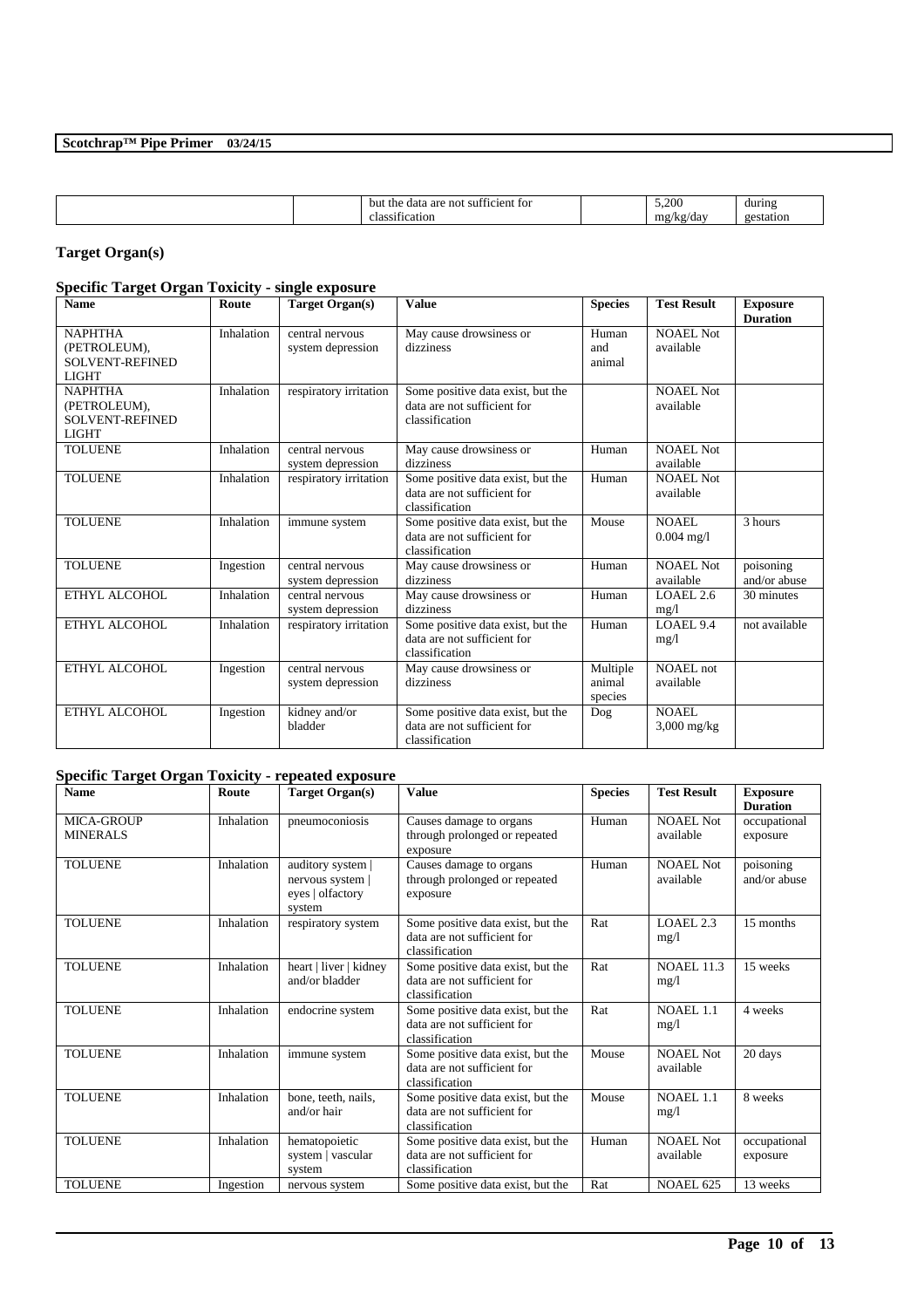|                     |            |                                            | data are not sufficient for<br>classification                                      |                               | mg/kg/day                          |                          |
|---------------------|------------|--------------------------------------------|------------------------------------------------------------------------------------|-------------------------------|------------------------------------|--------------------------|
| <b>TOLUENE</b>      | Ingestion  | heart                                      | Some positive data exist, but the<br>data are not sufficient for<br>classification | Rat                           | <b>NOAEL</b><br>2,500<br>mg/kg/day | 13 weeks                 |
| <b>TOLUENE</b>      | Ingestion  | liver   kidney and/or<br>bladder           | Some positive data exist, but the<br>data are not sufficient for<br>classification | Multiple<br>animal<br>species | <b>NOAEL</b><br>2,500<br>mg/kg/day | 13 weeks                 |
| <b>TOLUENE</b>      | Ingestion  | hematopoietic<br>system                    | Some positive data exist, but the<br>data are not sufficient for<br>classification | Mouse                         | NOAEL 600<br>mg/kg/day             | 14 days                  |
| <b>TOLUENE</b>      | Ingestion  | endocrine system                           | Some positive data exist, but the<br>data are not sufficient for<br>classification | Mouse                         | <b>NOAEL 105</b><br>mg/kg/day      | 28 days                  |
| <b>TOLUENE</b>      | Ingestion  | immune system                              | Some positive data exist, but the<br>data are not sufficient for<br>classification | Mouse                         | <b>NOAEL 105</b><br>mg/kg/day      | 4 weeks                  |
| ETHYL ALCOHOL       | Inhalation | liver                                      | Some positive data exist, but the<br>data are not sufficient for<br>classification | Rabbit                        | LOAEL 124<br>mg/1                  | 365 days                 |
| ETHYL ALCOHOL       | Inhalation | hematopoietic<br>system   immune<br>system | Some positive data exist, but the<br>data are not sufficient for<br>classification | Rat                           | <b>NOAEL 25</b><br>mg/1            | $\overline{14}$ days     |
| ETHYL ALCOHOL       | Ingestion  | liver                                      | Some positive data exist, but the<br>data are not sufficient for<br>classification | Rat                           | <b>LOAEL</b><br>8.000<br>mg/kg/day | 4 months                 |
| ETHYL ALCOHOL       | Ingestion  | kidney and/or<br>bladder                   | Some positive data exist, but the<br>data are not sufficient for<br>classification | Dog                           | NOAEL.<br>3.000<br>mg/kg/day       | 7 days                   |
| <b>CARBON BLACK</b> | Inhalation | pneumoconiosis                             | Some positive data exist, but the<br>data are not sufficient for<br>classification | Human                         | <b>NOAEL Not</b><br>available      | occupational<br>exposure |

#### **Aspiration Hazard**

| $\mathbf{r}$<br>Name                                                                                                                  | Value                |
|---------------------------------------------------------------------------------------------------------------------------------------|----------------------|
| LIGHT<br><b>PHTL</b><br>$\ldots$ FINED $^{\star}$<br>∕ DF⊤<br>. -RF <sup>t</sup><br>SOL<br>NL<br>N<br>ľR<br>OLEUM).<br>ĦΑ<br>'E.<br>` | hazard<br>Aspiration |
| <b>TOLUENE</b>                                                                                                                        | Aspiration hazard    |

**Please contact the address or phone number listed on the first page of the SDS for additional toxicological information on this material and/or its components.**

# **SECTION 12: Ecological information**

# **Ecotoxicological information**

Please contact the address or phone number listed on the first page of the SDS for additional ecotoxicological information on this material and/or its components.

# **Chemical fate information**

Please contact the address or phone number listed on the first page of the SDS for additional chemical fate information on this material and/or its components.

# **SECTION 13: Disposal considerations**

# **13.1. Disposal methods**

Dispose of contents/ container in accordance with the local/regional/national/international regulations.

Dispose of waste product in a permitted industrial waste facility. Empty drums/barrels/containers used for transporting and handling hazardous chemicals (chemical substances/mixtures/preparations classified as Hazardous as per applicable regulations) shall be considered, stored, treated & disposed of as hazardous wastes unless otherwise defined by applicable waste regulations. Consult with the respective regulating authorities to determine the available treatment and disposal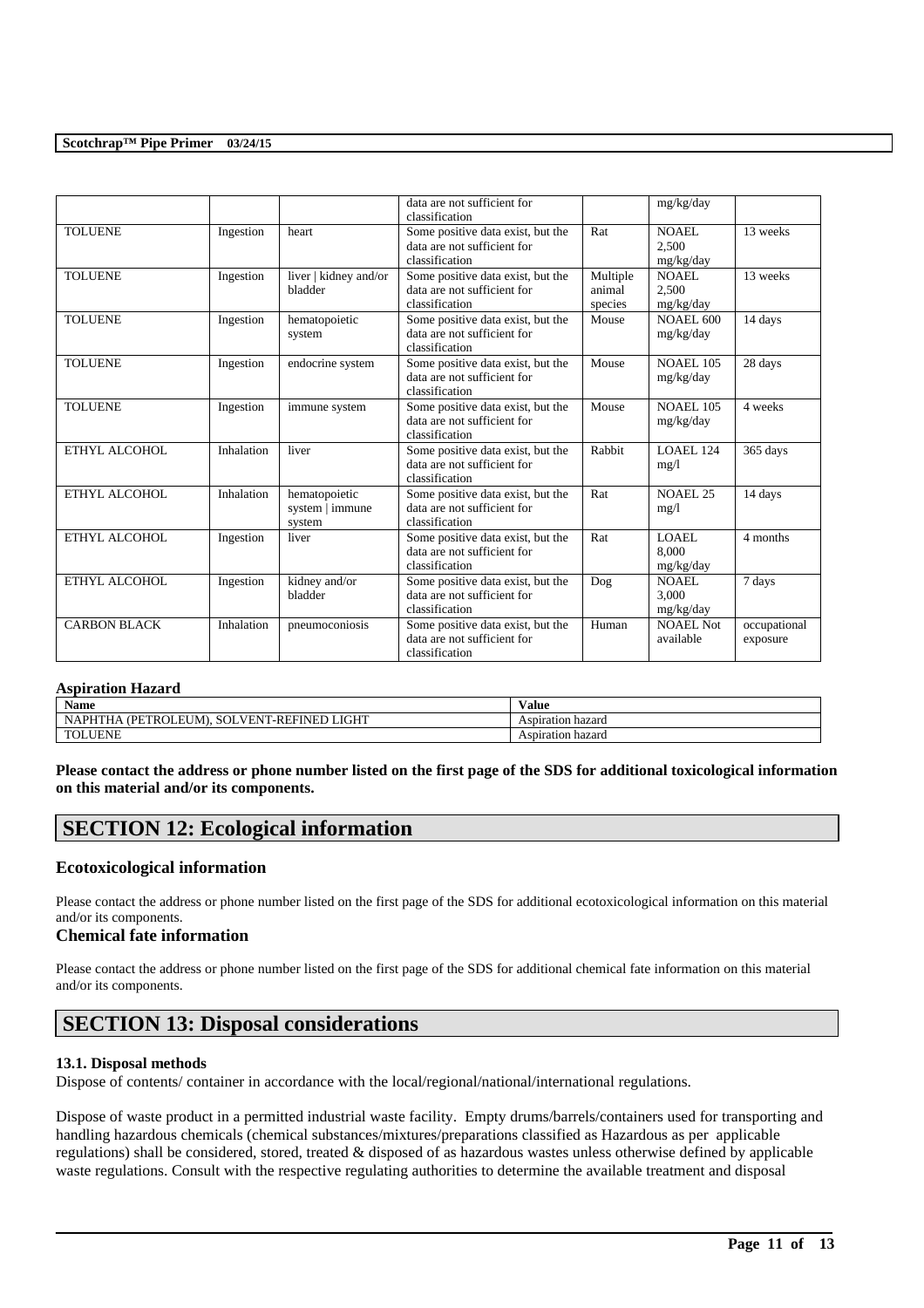facilities.

**EPA Hazardous Waste Number (RCRA):** D001 (Ignitable), D008 (Lead), D018 (Benzene)

# **SECTION 14: Transport Information**

For Transport Information, please visit **http://3M.com/Transportinfo** or call 1-800-364-3577 or 651-737-6501.

# **SECTION 15: Regulatory information**

# **15.1. US Federal Regulations**

Contact 3M for more information.

#### **311/312 Hazard Categories:**

Fire Hazard - Yes Pressure Hazard - No Reactivity Hazard - No Immediate Hazard - Yes Delayed Hazard - Yes

**Section 313 Toxic Chemicals subject to the reporting requirements of that section and 40 CFR part 372 (EPCRA):**

| Ingredient                  | C.A.S. No  | $\%$ by Wt |
|-----------------------------|------------|------------|
| CALCIUM ZINC RESINATE (ZINC | 68334-35-0 | $5 - 10$   |
| COMPOUNDS)                  |            |            |
| TOLUENE                     | 108-88-3   | $4 - 6$    |

# **15.2. State Regulations**

Contact 3M for more information.

# **15.3. Chemical Inventories**

The components of this material are in compliance with the provisions of Australia National Industrial Chemical Notification and Assessment Scheme (NICNAS). Certain restrictions may apply. Contact the selling division for additional information.

The components of this product are in compliance with the new substance notification requirements of CEPA.

The components of this product are in compliance with the chemical notification requirements of TSCA.

Contact 3M for more information.

# **15.4. International Regulations**

Contact 3M for more information.

**This SDS has been prepared to meet the U.S. OSHA Hazard Communication Standard, 29 CFR 1910.1200.**

# **SECTION 16: Other information**

# **NFPA Hazard Classification**

**Health:** 2 **Flammability:** 4 **Instability:** 0 **Special Hazards:** None

National Fire Protection Association (NFPA) hazard ratings are designed for use by emergency response personnel to address the hazards that are presented by short-term, acute exposure to a material under conditions of fire, spill, or similar emergencies. Hazard ratings are primarily based on the inherent physical and toxic properties of the material but also include